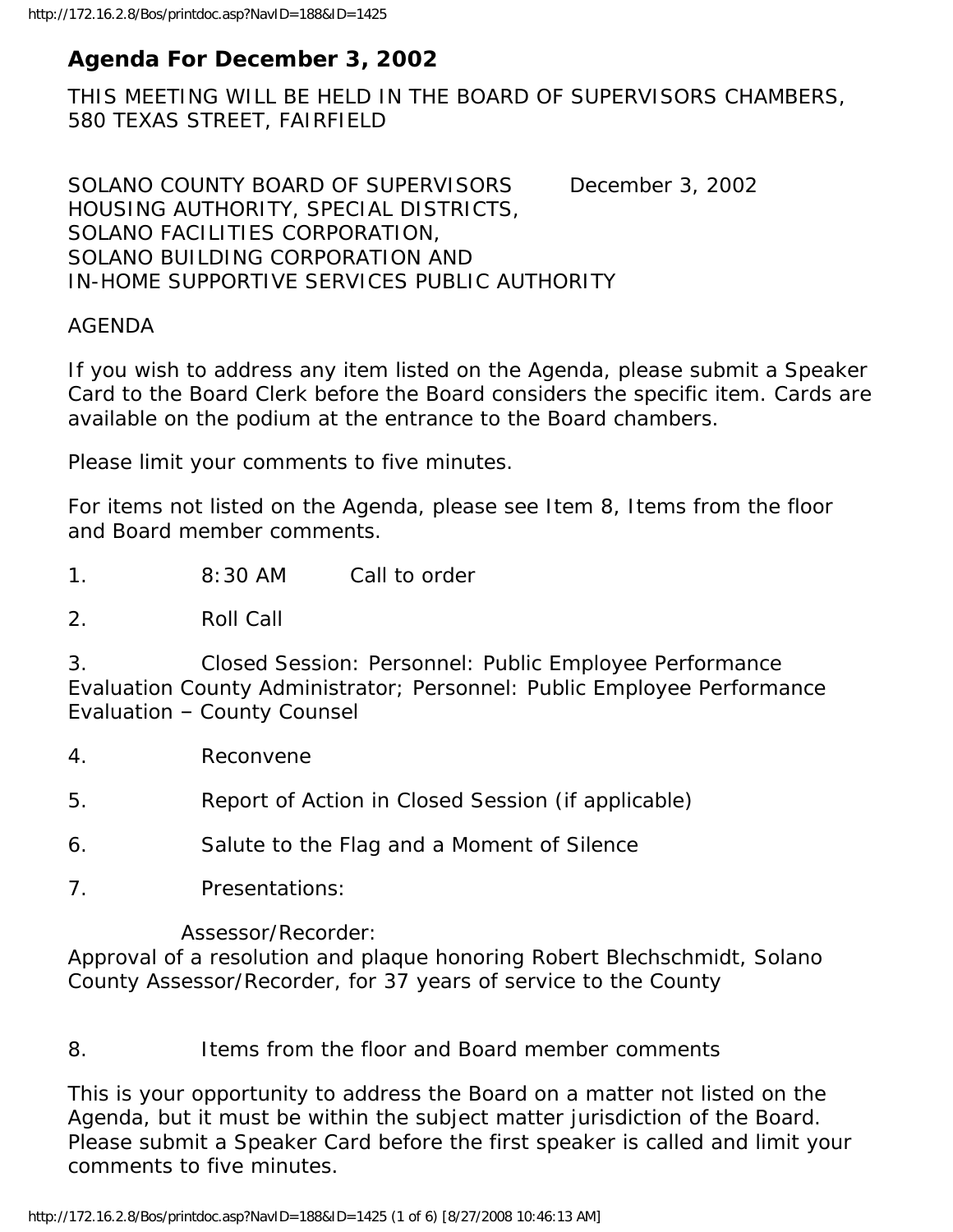- 9. Additions to or Deletions from the Agenda
- 10. Approval of the Agenda
- 11. Approval of Consent Calendar

The Board considers all matters listed under the Consent Calendar to be routine and will adopt them in one motion. There will be no discussion on these items before the Board votes on the motion unless Board members, staff or the public request specific items be discussed and/or removed from the Consent Calendar. If you wish to address specific items on the Consent Calendar, please submit a Speaker Card before the Board takes action on the Consent Calendar and appropriately limit your comments to five minutes.

# CONSENT CALENDAR

GENERAL GOVERNMENT

12. Clerk of the Board of Supervisors: Approval of Minutes: Board of Supervisors November 5, 2002

13. Board of Supervisors:

A) Approval of a resolution honoring David A. Fleming, Mayor of the City of Vacaville, California upon his retirement (Chairman Carroll)

B) Approval of a proclamation honoring Margaret (Teddie) Bidou upon her retirement as Executive Secretary to the City Manager of Benicia, California (Supervisor Silva)

14. County Administrator:

Review and consider accepting the Annual Disclosure and Review of the Public Facilities Fees

15. County Counsel:

A) Approval of a resolution adopting a County wide record retention policy for personnel records

B) Second reading for adoption of an ordinance amending Solano County Code, Chapter 11, Finances, Fees, Taxation and Revenue, and amending Solano County Code, Chapter 4, Animals and Fowl

16. Registrar of Voters:

Receive and approve the certification and results of the Consolidated General Election held November 5, 2002

17. Treasurer/Tax Collector/County Clerk:

Approval of a resolution and documentation authorizing issuance and sale of bonds for the Vallejo City Unified School District in the amount of \$30,000,000 (no financial impact to County)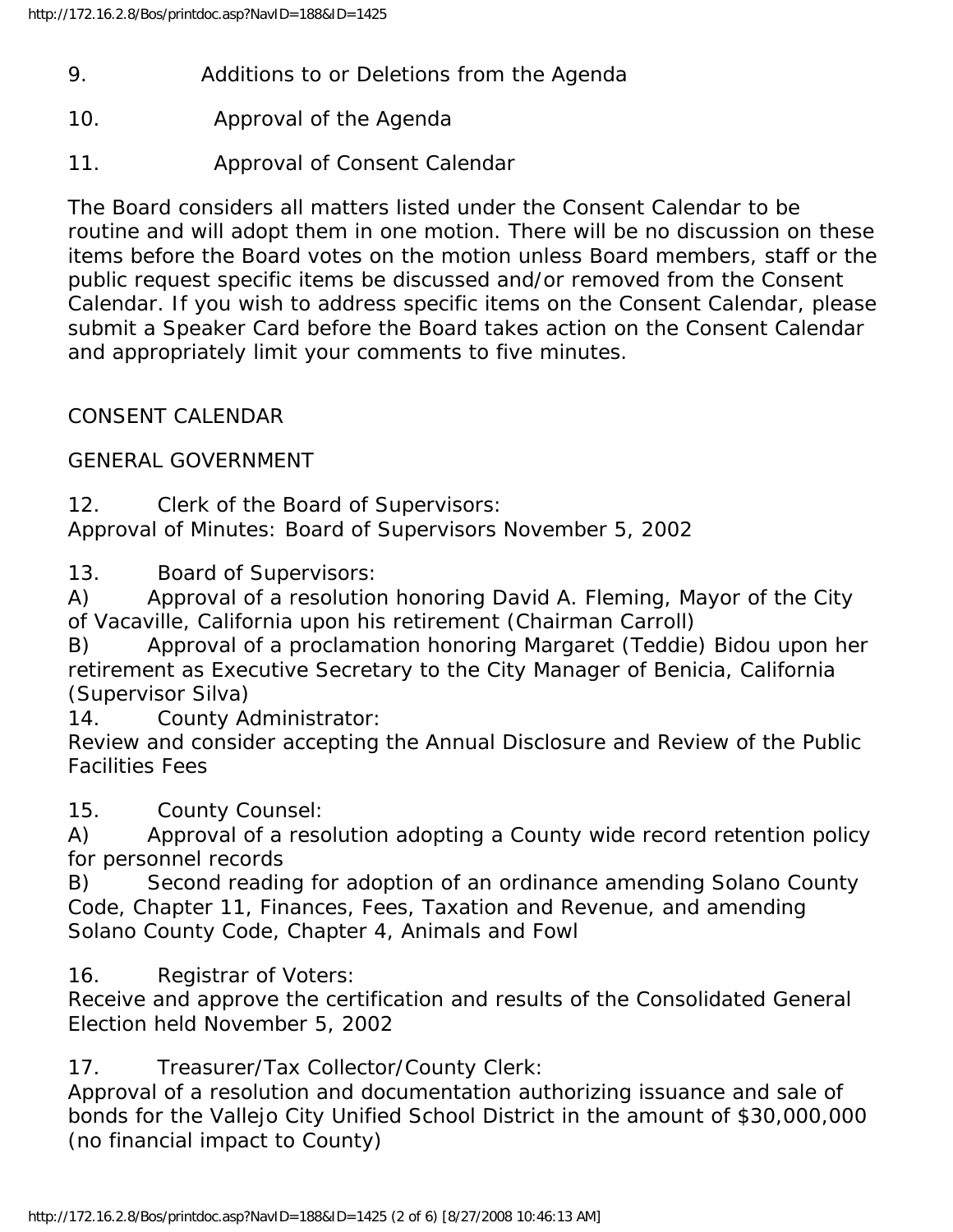HEALTH AND SOCIAL SERVICES: None

### CRIMINAL JUSTICE

18. Sheriff/Coroner/Public Administrator:

Approval of a service contract with David E. Root in the amount of \$62,400 to provide Chaplain Services to inmates incarcerated in the Solano County Jail for the period of January 1, 2003 through December 31, 2004

LAND USE/TRANSPORTATION: None

OTHER: None

SPECIAL DISTRICTS GOVERNED BY THE BOARD OF SUPERVISORS:

Rural North Vacaville Water District

19. Environmental Management:

A) Adoption of a resolution to designate the Solano County Director of Transportation as the District Manager and confirm the Memorandum of Understanding between the Department of Environmental Management, Department of Transportation and the County Administrator to transfer staff responsibilities to the Department of Transportation effective December 9, 2002

B) Adoption of a resolution recognizing the members of the Rural North Vacaville Water District Citizens Advisory Committee for their service to the District and disbanding the Committee

### SCHEDULED CALENDAR

20. Rescheduled Consent Items: (Items pulled from Consent Calendar above)

- $(A)$   $E)$
- $(B)$  F)
- $(C)$   $G)$
- $D)$  H)

### GENERAL GOVERNMENT

21. County Administrator:

 Receive the report on the request from San Mateo County; consider possible action on San Mateo County's request for counties to develop an ordinance to protect consumers from the unwanted selling and sharing of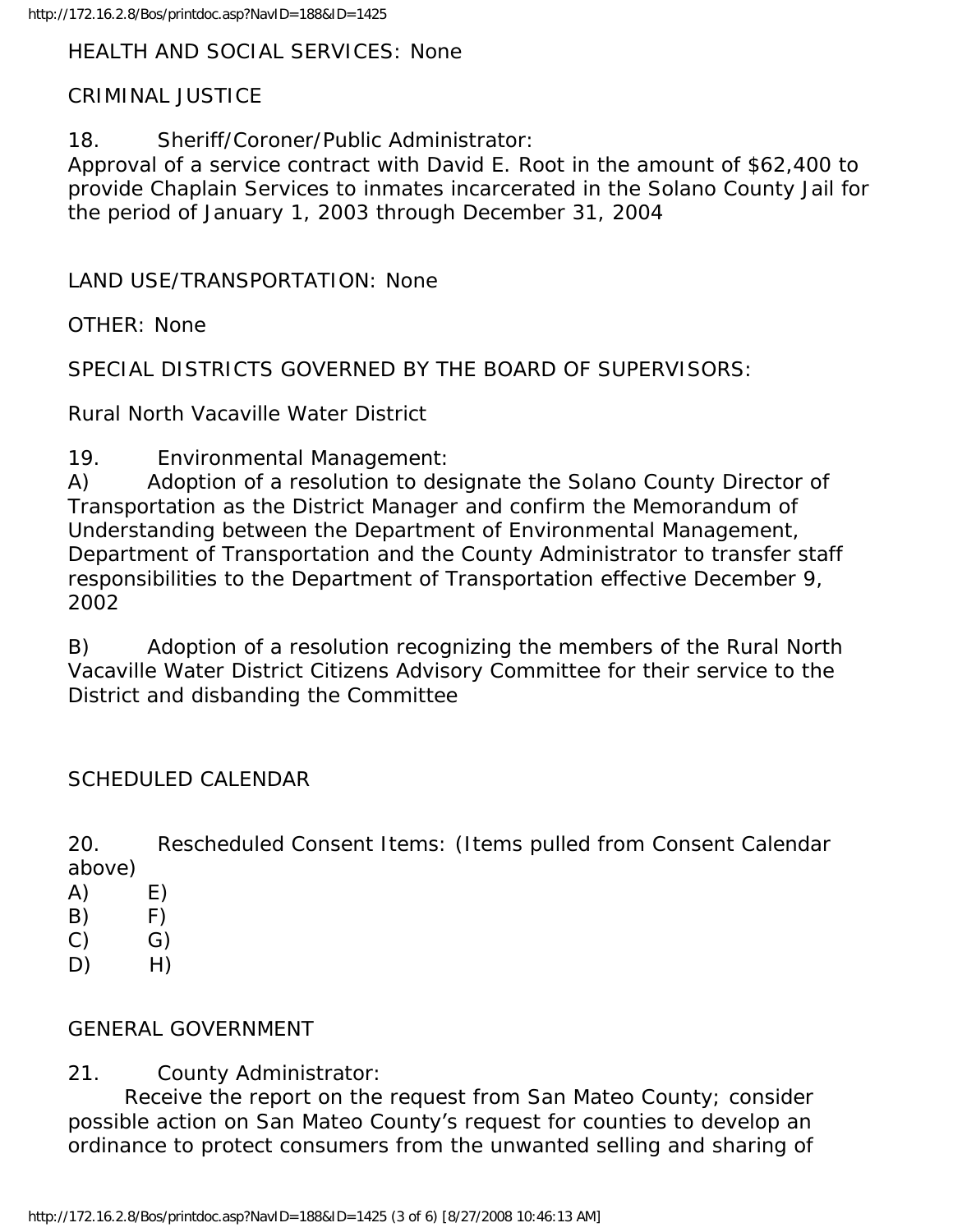Consumer's personal financial information; continue to support statewide efforts to implement legislation

### 22. Auditor-Controller:

Accept the audit report of the Solano County Children & Families Commission for the fiscal year ended June 30, 2002

HEALTH AND SOCIAL SERVICES: None

CRIMINAL JUSTICE: None

# LAND USE/TRANSPORTATION

## 23. Transportation:

Consider initiation of the formation of a County wide County Service Area to provide street lighting services and of the dissolution of four existing street lighting County Service Areas and four existing lighting districts

24. Environmental Management:

A) Conduct a public hearing to: adopt a Mitigated Negative Declaration of environmental impact; consider the Planning Commission recommendation to adopt an ordinance approving Rezoning Petition Application No. Z-00-01 to rezone the easterly 37.5 acres of a 106-acre parcel from A-20, Exclusive Agriculture, to RR 2-1/2, Rural Residential (waive reading of the ordinance by majority vote); approve Subdivision Application S-00-01, subdividing the 106 acres into 14 lots ranging in size from 2.5 acres (RR 2-1/2) to 48.10 acres (A-20) for property located at 7221 Steiger Hill Road, Vacaville

B) Conduct a noticed/published hearing to consider an appeal of the Planning Commission's denial of Use Permit Application No. U-99-21 of Louis and Fern Lockrem for the operation of a 150 dog kennel on a parcel zoned A-40, Exclusive Agriculture, located at 6030 Chicorp Lane, on the south side of Alamo Creek (east of Elmira), 3 miles east of the City of Vacaville, APN0142- 150-040

OTHER: None

MISCELLANEOUS ITEMS

25. Appointments/Resignations to Boards and Commissions:

A) Health and Social Services:

Appointment of Judith Boring (Surrat) to the Maternal, Child and Adolescent Health (MCAH) Advisory Board

B) Health and Social Services:

Reappointment of Jeannie Villarreal and appointment of Diana May Bogard to the Alcohol and Drug Advisory Board; and the removal of John Ramos from the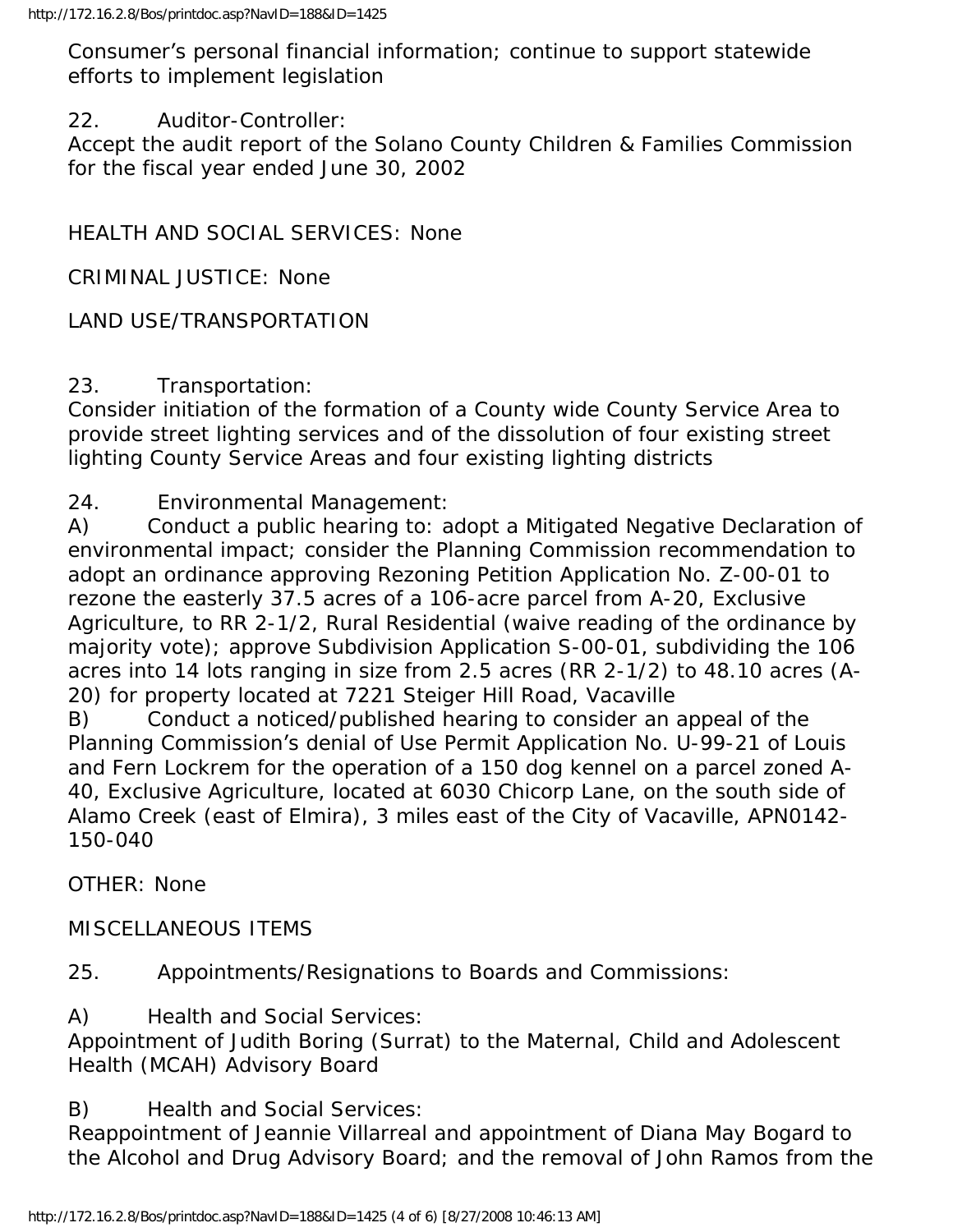Alcohol and Drug Advisory Board

C) Children's Network:

Appointment of Bridget Kennedy to the Child Abuse Prevention Council

D) Children's Network:

Approve application for membership of Lisette Estrella-Henderson and Catherine Alexander to the Children's Network Council

E) Clerk of the Board:

 Approve the reappointment of James Spering as the city representative to the Metropolitan Transportation Commission

F) Clerk of the Board:

Approve the appointment of Gary Zadnik as the Vacaville representative to the Airport Land Use commission and the Solano County Aviation Advisory Board

26. Adjourn MEETING CALENDAR

12/3 6:30 p.m. SIDS Advisory Committee, 300 Hospital Dr., Medical Staff Meeting Room, Vallejo 12/3 6:30 p.m. Solano County Children & Families Commission, Health & Human Services Center Multipurpose Rm., 2101 Courage Dr., FF 12/4 9:30 a.m. BAAQMD, 939 Ellis St., San Francisco 12/4 Noon Children's Network, Suisun Community Center, 611 Village Drive, Suisun 12/4 1:30 p.m. ABAG Regional Planning Comm. 12/5 10:00 a.m. Solano County Zoning Administrator, 470 Chadbourne Rd., 2nd Floor, FF 12/5 1:00 p.m. BCDC, S.F. Downtown Center, 425 Market St., San Francisco 12/5 7:00 p.m. Solano County Planning Commission, Board of Supervisors Chambers, 580 Texas St., FF 12/10 9:00 a.m. Board of Supervisors, 580 Texas St., FF 12/10 4:00 p.m. Maternal, Child, and Adolescent Health Advisory Board, 275 Beck Ave., Conf. Rm. 1, FF 12/11 6:00 p.m. Alcohol and Drug Advisory Board, 2101 Courage Dr., FF 12/11 9:00 a.m. Yolo-Solano Air Quality Management District, 1947 Galileo Court, Suite 103, Davis 12/11 6:00 p.m. Solano Transportation Authority Board, Suisun City Hall, 701 Civic Center Blvd., Suisun 12/11 6:15 p.m. Solano County Fair Board of Directors, Administration Building, Solano County Fairgrounds, Vallejo 12/12 1:30 p.m. Emergency Medical Care Committee, 275 Beck Ave., Conf. Rm. 1, FF